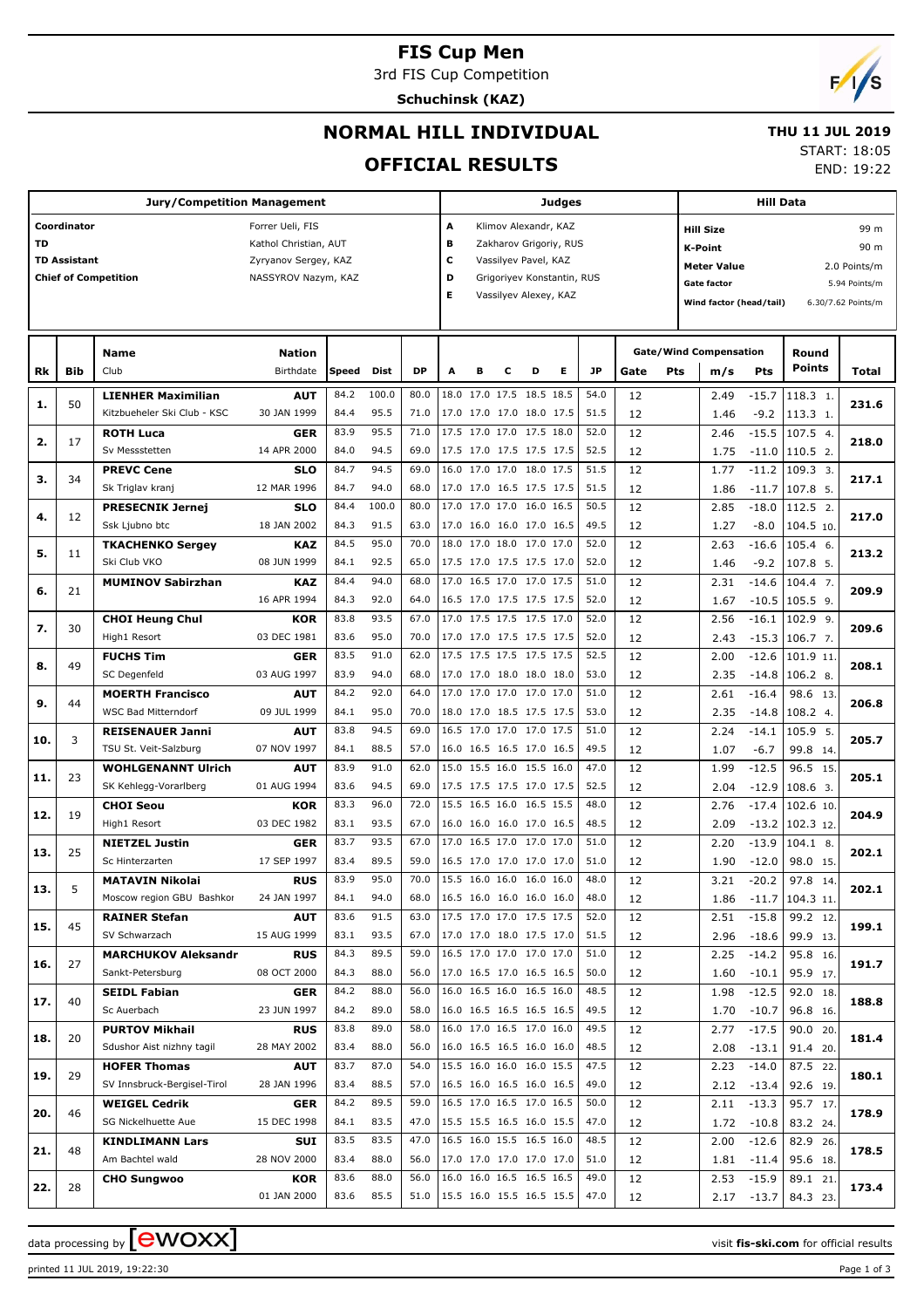## **FIS Cup Men**

3rd FIS Cup Competition

**Schuchinsk (KAZ)**



END: 19:22

## **NORMAL HILL INDIVIDUAL**

#### **THU 11 JUL 2019** START: 18:05

### **OFFICIAL RESULTS**

|     |             | <b>Name</b>                     | <b>Nation</b> |       |      |           |      |           |                          |           |                          |      | <b>Gate/Wind Compensation</b> |            |      |            | Round         |       |  |
|-----|-------------|---------------------------------|---------------|-------|------|-----------|------|-----------|--------------------------|-----------|--------------------------|------|-------------------------------|------------|------|------------|---------------|-------|--|
| Rk  | Bib         | Club                            | Birthdate     | Speed | Dist | <b>DP</b> |      | в         |                          | D         | Е                        | JP   | Gate                          | <b>Pts</b> | m/s  | <b>Pts</b> | Points        | Total |  |
|     | 36          | <b>MARUSIAK Yevhen</b>          | <b>UKR</b>    | 83.6  | 87.0 | 54.0      | 15.5 | 16.0 17.0 |                          | 16.0 15.5 |                          | 47.5 | 12                            |            | 2.77 | $-17.5$    | 84.0 24.      |       |  |
| 23. |             | ShVSM of Ivano-Frankivsk        | 16 MAR 2000   | 83.3  | 85.0 | 50.0      |      |           | 16.0 16.5 16.5 16.5 16.0 |           |                          | 49.0 | 12                            |            | 1.73 | $-10.9$    | 88.1 21       | 172.1 |  |
| 24. | 8           | <b>KOTIK Kiril</b>              | <b>RUS</b>    | 83.8  | 89.5 | 59.0      |      |           | 16.0 16.5 17.5 16.0 16.0 |           |                          | 48.5 | 12                            |            | 2.57 | $-16.2$    | 91.3<br>19.   | 169.0 |  |
|     |             |                                 | 02 NOV 1998   | 82.9  | 80.0 | 40.0      |      |           | 16.0 16.5 16.0 16.5 16.0 |           |                          | 48.5 | 12                            |            | 1.71 | $-10.8$    | 77.7<br>- 28. |       |  |
| 25. | 16          | <b>CAMENZIND Noah</b>           | <b>SUI</b>    | 83.8  | 85.0 | 50.0      |      |           | 16.5 16.5 16.5 16.5 16.5 |           |                          | 49.5 | 12                            |            | 2.35 | $-14.8$    | 84.7<br>23.   | 166.9 |  |
|     |             | Einsiedeln                      | 06 AUG 2002   | 83.4  | 82.5 | 45.0      |      |           |                          |           | 16.0 16.0 16.0 16.5 16.0 | 48.0 | 12                            |            | 1.72 | $-10.8$    | 82.2 26.      |       |  |
| 26. | 32          | <b>SPULBER Mihnea Alexandru</b> | <b>ROU</b>    | 84.4  | 82.0 | 44.0      |      |           | 16.0 16.5 16.0 16.5 16.0 |           |                          | 48.5 | 12                            |            | 1.38 | $-8.7$     | 83.8<br>25.   | 163.0 |  |
|     |             | Acs Sacele                      | 11 DEC 2000   | 84.3  | 80.5 | 41.0      |      |           |                          |           | 16.0 16.0 16.5 16.0 16.0 | 48.0 | 12                            |            | 1.55 | $-9.8$     | 79.2 27.      |       |  |
| 27. | 10          | <b>FELDOREAN Andrei</b>         | <b>ROU</b>    | 83.7  | 83.5 | 47.0      |      |           | 16.0 16.0 15.5 16.5 16.0 |           |                          | 48.0 | 12                            |            | 3.03 | $-19.1$    | 75.9<br>29.   | 161.0 |  |
|     |             | Acs Sacele                      | 13 APR 2000   | 83.5  | 85.5 | 51.0      |      |           | 15.5 16.0 16.5 16.5 16.5 |           |                          | 49.0 | 12                            |            | 2.36 | $-14.9$    | 85.1<br>22.   |       |  |
| 28. | 6           | <b>SELL Adrian</b>              | <b>GER</b>    | 82.9  | 83.0 | 46.0      |      |           | 16.0 16.0 16.0 15.5 15.0 |           |                          | 47.5 | 12                            |            | 3.01 | $-19.0$    | 74.5<br>30.   | 157.5 |  |
|     |             | Sv Messstetten                  | 28 APR 1998   | 82.5  | 83.0 | 46.0      |      |           |                          |           | 16.0 15.5 17.0 16.0 16.5 | 48.5 | 12                            |            | 1.82 | $-11.5$    | 83.0<br>25.   |       |  |
| 29. | $\mathsf q$ | <b>SADREEV Danil</b>            | <b>RUS</b>    | 82.4  | 85.5 | 51.0      |      |           | 16.5 16.5 16.0 16.0 16.0 |           |                          | 48.5 | 12                            |            | 3.02 | $-19.0$    | 80.5<br>27.   | 80.5  |  |
|     |             | MBU DOD SDUSSH Leninogo         | 07 MAY 2003   |       |      |           |      |           |                          |           |                          |      |                               |            |      |            |               |       |  |
| 30. | 14          | <b>DZHAFAROV Zakhir</b>         | <b>RUS</b>    | 83.7  | 82.0 | 44.0      |      |           | 16.5 16.5 16.5 16.0 16.5 |           |                          | 49.5 | 12                            |            | 2.28 | $-14.4$    | 79.1<br>28.   | 79.1  |  |
|     |             |                                 | 01 OCT 1998   |       |      |           |      |           |                          |           |                          |      |                               |            |      |            |               |       |  |

|     |                | Not qualified for final round                       |                           |      |      |        |                          |              |     |      |    |      |         |      |
|-----|----------------|-----------------------------------------------------|---------------------------|------|------|--------|--------------------------|--------------|-----|------|----|------|---------|------|
| 31. | 15             | <b>PACURAR Radu Mihai</b><br>Cs Dinamo rasnov       | <b>ROU</b><br>06 SEP 2001 | 84.4 | 80.5 | 41.0   | 15.0 15.0 15.5 15.5 15.0 |              |     | 45.5 | 12 | 1.95 | $-12.3$ | 74.2 |
| 32. | 35             | <b>VASKUL Andrii</b><br>COP of Winter Sports        | <b>UKR</b><br>01 APR 1999 | 84.3 | 80.0 | 40.0   | 15.0 15.0 15.5 16.0 15.0 |              |     | 45.5 | 12 | 1.91 | $-12.0$ | 73.5 |
| 33. | $\overline{7}$ | <b>VASSILYEV Danil</b>                              | <b>KAZ</b><br>22 JUL 2004 | 83.6 | 90.0 | 60.0   | 9.0                      | 8.0 11.0 9.5 | 8.5 | 27.0 | 12 | 3.02 | $-19.0$ | 68.0 |
| 34. | $\overline{2}$ | <b>NIEDERBERGER Lean</b><br>Bannalp-Wolfenschiessen | <b>SUI</b><br>08 JAN 2003 | 82.2 | 78.0 | 36.0   | 16.0 16.0 16.5 16.5 16.0 |              |     | 48.5 | 12 | 2.99 | $-18.8$ | 65.7 |
| 35. | 31             | <b>SAFONOV Gleb</b><br>Almaty Skiclub               | <b>KAZ</b><br>11 SEP 2001 | 84.1 | 74.0 | 28.0   | 14.5 15.5 15.5 16.0 15.0 |              |     | 46.0 | 12 | 2.50 | $-15.8$ | 58.2 |
| 36. | 38             | <b>KADYROV Ilshat</b><br>Almaty Ski Club            | <b>KAZ</b><br>03 MAY 2004 | 83.0 | 72.5 | 25.0   | 15.5 15.5 16.0 15.5 15.0 |              |     | 46.5 | 12 | 2.40 | $-15.1$ | 56.4 |
| 37. | 13             | <b>DEVYATKIN Nikita</b>                             | <b>KAZ</b><br>03 APR 1999 | 82.8 | 73.5 | 27.0   | 13.5 14.0 14.0 14.5 13.0 |              |     | 41.5 | 12 | 2.15 | $-13.5$ | 55.0 |
| 38. | 43             | <b>KRAVTSOV Sergey</b>                              | <b>KAZ</b><br>28 JAN 2002 | 83.4 | 70.5 | 21.0   | 13.5 14.5 16.0 15.0 13.5 |              |     | 43.0 | 12 | 1.49 | $-9.4$  | 54.6 |
| 39. | 22             | <b>KORCHUK Anton</b><br>COP of Winter Sports        | <b>UKR</b><br>04 AUG 2004 | 83.8 | 69.0 | 18.0   | 15.0 15.0 15.5 15.5 15.0 |              |     | 45.5 | 12 | 2.26 | $-14.2$ | 49.3 |
| 40. | 39             | <b>NEKHOROSHEV IVAN</b>                             | <b>KAZ</b><br>10 APR 2001 | 81.9 | 55.5 | $-9.0$ | 13.0 13.5 14.5 14.0 12.5 |              |     | 40.5 | 12 | 1.91 | $-12.0$ | 19.5 |

|            | Did not start                  |  |  |  |  |  |  |  |  |  |  |
|------------|--------------------------------|--|--|--|--|--|--|--|--|--|--|
| <b>Bib</b> | Name                           |  |  |  |  |  |  |  |  |  |  |
|            | <b>WESTERHEIM Oscar P</b>      |  |  |  |  |  |  |  |  |  |  |
| 18         | <b>AUNE Joakim</b>             |  |  |  |  |  |  |  |  |  |  |
| 24         | <b>BUSKUM Andreas Granerud</b> |  |  |  |  |  |  |  |  |  |  |
| 33         | KALINICHENKO Vitaliy           |  |  |  |  |  |  |  |  |  |  |
| 42         | VILLUMSTAD Fredrik             |  |  |  |  |  |  |  |  |  |  |

data processing by **CWOXX**  $\blacksquare$